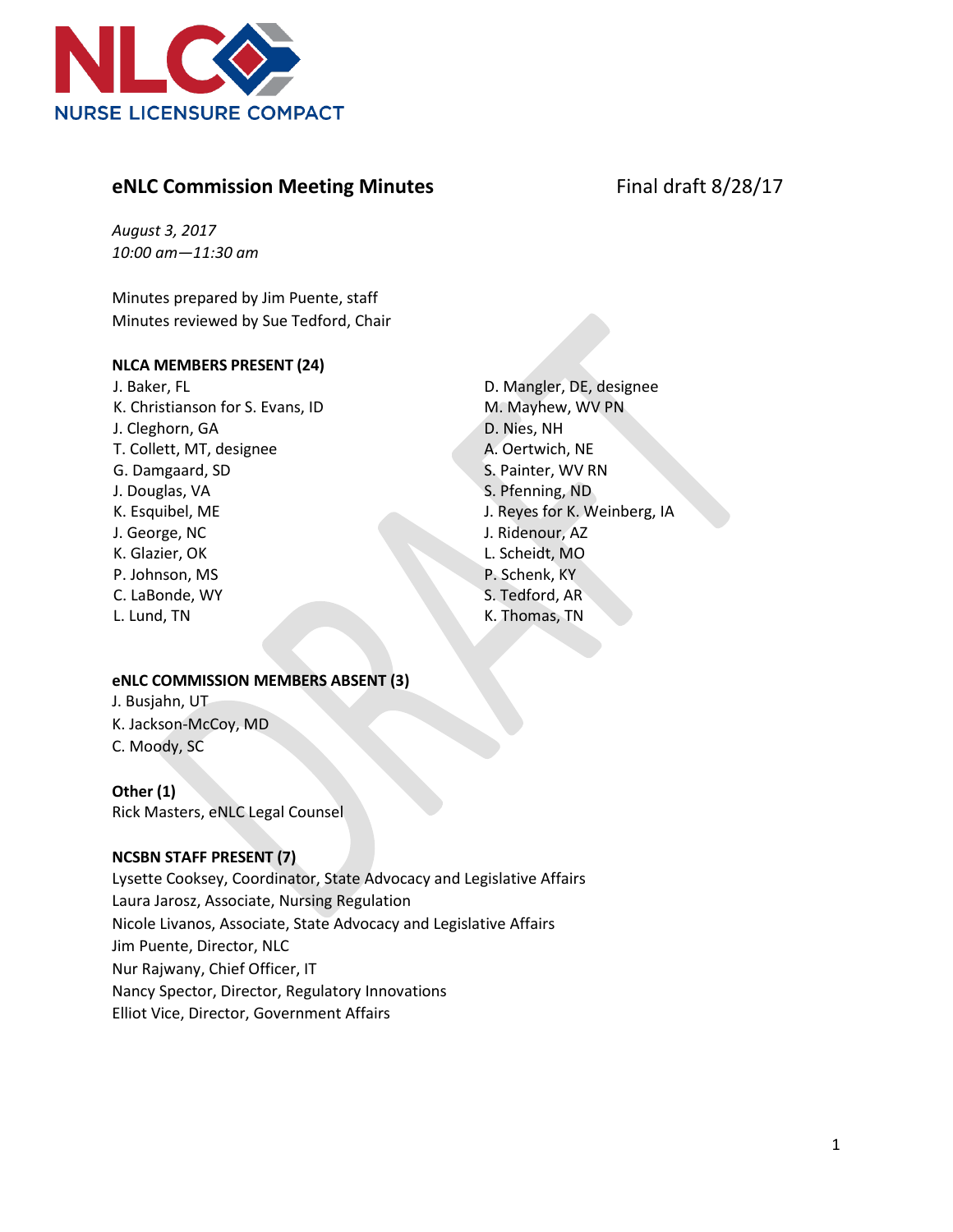# **1. Declaring Quorum Present / Call to Order**

Interim Chair S. Tedford called the meeting to order at 2:03 pm and declared a quorum present.

# **2. Adoption of Consent Agenda**

- a) Identification of Compact Administrators
- b) Draft August 15, 2017 Meeting Agenda

J. Cleghorn made a motion to adopt the consent agenda as presented and P. Schenk seconded. The motion carried.

## **3. Draft Commission By-Laws**

- Members reviewed the proposed Commission Bylaws and engaged in discussion with legal counsel R. Masters for clarification.
- Masters confirmed that the name of the Commission agency must mirror the name as it appears in the statute.
- Members decided that a designee may represent a commissioner at a meeting and that the designee is able to vote on behalf of the party state.
- It is the intention of the commission to have an initial election of its Executive Committee as described in attachment F and as permitted by the respective provisions of the Bylaws.
- R. Masters confirmed that issues related to compliance of a party state need not be mentioned in Bylaws as guidance is provided in statute and rules.
- Members decided to remove Article IV of the Bylaws related to Conflict of Interest and on the advice of legal counsel, will implement a policy on Conflict of Interest where it is more appropriate to include the level of detail that was being proposed in this article.
- J. Cleghorn made a motion to adopt the proposed bylaws and to provide legal counsel and staff the authority to make editorial changes and an amendment to include an initial election process and J. Ridenour seconded. The motion carried.

# **4. Executive Committee and Elections**

- a) Executive Committee Duties and Time Commitment D. Mangler made a motion to approve the document "Executive Committee Duties and Time Commitment" and A. Oertwich seconded. The motion carried.
- b) Nomination and Election Process for Executive Committee E. Lund made a motion to approve the process outlined for the initial nominations and elections of the Executive Committee and as an amendment to the proposed Bylaws and J. Douglas seconded. The motion carried.

# **5. Emergency Rules to Consider:**

- a) Set Implementation Date in Rule
- b) Rule of Rules
- c) Status of Licenses Issued During the 6-month Transition Period
- d) Grandfathering in the Four NLC States Delayed in Moving Forward